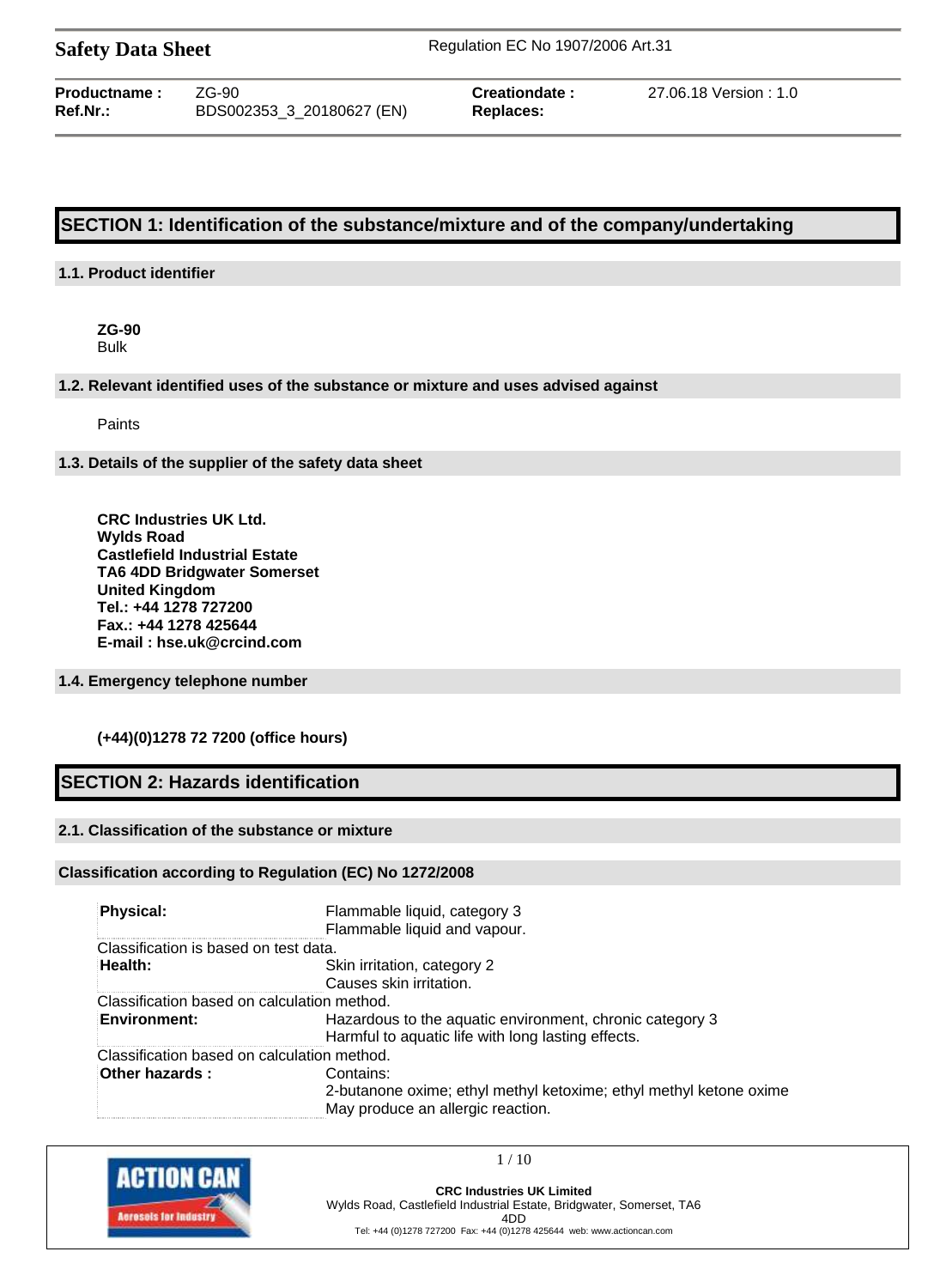| Productname:    | $ZG-90$                   | Creationdate: | 27.06.18 Version: 1.0 |
|-----------------|---------------------------|---------------|-----------------------|
| <b>Ref.Nr.:</b> | BDS002353_3_20180627 (EN) | Replaces:     |                       |

## **2.2. Label elements**

# **Labelling according to Regulation (EC) No 1272/2008 Hazard pictogram(s): Signal word:** Warning Hazard statement(s): H226 : Flammable liquid and vapour. H315 : Causes skin irritation. H412 : Harmful to aquatic life with long lasting effects. **Precautionary statement(s):** P102 : Keep out of reach of children. P210 : Keep away from heat, hot surfaces, sparks, open flames and other ignition sources. No smoking. P233 : Keep container tightly closed. P261 : Avoid breathing dust/fume/gas/mist/vapours/spray. P280 : Wear protective gloves/protective clothing/eye protection/face protection. P332/313 : If skin irritation occurs: Get medical advice/attention. P403/235 : Store in a well-ventilated place. Keep cool. P501-2 : Dispose of contents/container to an authorised waste collection point. **Supplemental Hazard information:** Contains: 2-butanone oxime; ethyl methyl ketoxime; ethyl methyl ketone oxime May produce an allergic reaction.

#### **2.3. Other hazards**

No experimental data available

# **SECTION 3: Composition/information on ingredients**

## **3.1. Substances**

Not applicable.

# **3.2. Mixtures**

| <b>Hazardous ingredient</b> | <b>Registration</b><br>number | CAS-<br>nr.             | EC-<br>nr               | %       | w/w Hazard Class and<br>Category                                            | <b>Hazard statement</b>               | <b>Notes</b> |
|-----------------------------|-------------------------------|-------------------------|-------------------------|---------|-----------------------------------------------------------------------------|---------------------------------------|--------------|
| xylene                      |                               | 1330-<br>$20 - 7$       | $215 -$<br>$535 - 7$ 50 | $25 -$  | Flam. Lig. 3, Acute Tox.<br>4, Acute Tox. 4, Skin<br>Irrit. 2               | H226, H332, H312, H315                | A,W          |
| ethylbenzene                | $01 -$<br>2119489370-<br>35   | $100-41$ - 202- 2.5-    | 849-4 10                |         | Flam. Lig. 2, Acute Tox.<br>$4$ , STOT RE 2, Asp.<br>Tox. 1                 | H225, H332, H373, H304                | А            |
| toluene                     | $01 -$<br>2119471310-<br>51   | $108 - 88 - 203 -$<br>3 | 625-9                   | $ 0-1 $ | Flam. Liq. 2, Repr. 2,<br>Asp. Tox. 1, STOT RE<br>2, Skin Irrit. 2, STOT SE | H225, H361D, H304, H373, H315, H336 A |              |



2 / 10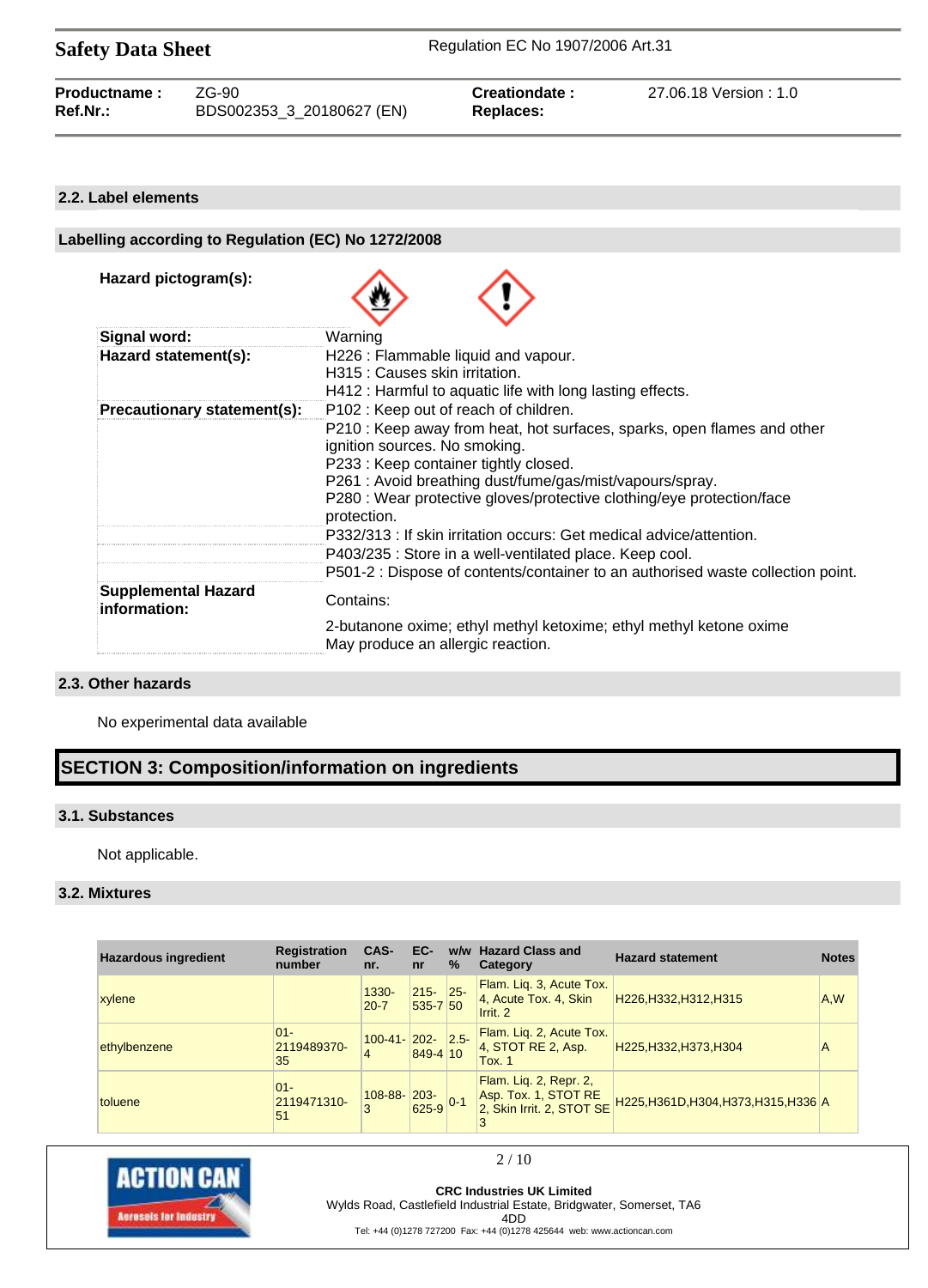| <b>Productname:</b> | $ZG-90$                   | Creationdate:    | 27.06.18 Version : 1.0 |
|---------------------|---------------------------|------------------|------------------------|
| Ref.Nr.:            | BDS002353_3_20180627 (EN) | <b>Replaces:</b> |                        |

| 2-butanone oxime; ethyl methyl 01-<br>ketoxime; ethyl methyl ketone<br>oxime | 2119539477-<br>28           | $96 - 29 - 7$     | $202 -$<br>$496 - 6$          | $<$ 1 | Carc. 2, Acute Tox. 4,<br>Eye Dam. 1, Skin Sens. H351, H312, H318, H317 |            | B |
|------------------------------------------------------------------------------|-----------------------------|-------------------|-------------------------------|-------|-------------------------------------------------------------------------|------------|---|
| 1-methoxy-2-propanol;<br>monopropylene glycol methyl<br>ether                | $01 -$<br>2119457435-<br>35 | 107-98-<br>2      | $203 -$<br>$539 - 12.5$       | $ 0-$ | Flam. Lig. 3, STOT SE<br>3                                              | H226, H336 | A |
| zinc oxide                                                                   | $01 -$<br>2119463881-<br>32 | 1314-<br>$13 - 2$ | $215 -$<br>$222 - 5$ 2.5      | $ 0-$ | Aquatic Acute 1,<br><b>Aquatic Chronic 1</b>                            | H400.H410  | B |
| Fatty acids, C6-19-branched,<br>zinc salts                                   | $01 -$<br>2119980048-<br>32 | 68551-<br>$44-0$  | $271 -$<br>$378 - 42.5$       | $ 0-$ | <b>Aquatic Chronic 2</b>                                                | H411       |   |
| trizinc bis(orthophosphate)                                                  | $01 -$<br>2119485044-<br>40 | 7779-<br>$90 - 0$ | $231 -$<br>$944 - 3 \mid 2.5$ | $ 0-$ | Aquatic Acute 1,<br><b>Aquatic Chronic 1</b>                            | H400, H410 |   |
| <b>Explanation notes</b>                                                     |                             |                   |                               |       |                                                                         |            |   |
| A: substance with Community workplace exposure limit                         |                             |                   |                               |       |                                                                         |            |   |

B : substance with national established workplace exposure limit

W : Note: substance mentioned on the list of CMR-substances of the Dutch Ministry of Social Affairs and Employment (SZW)

(\* Explanation phrases : see chapter 16)

# **SECTION 4: First aid measures**

#### **4.1. Description of first aid measures**

| <b>Contact with eyes:</b> | If substance has got into eyes, immediately wash out with water for at least 15<br>minutes<br>Seek medical attention if irritation persists                       |
|---------------------------|-------------------------------------------------------------------------------------------------------------------------------------------------------------------|
| <b>Contact with skin:</b> | Remove contaminated clothing immediately and wipe affected skin with dry<br>cloth. Then wash with soap and water<br>Seek medical attention if irritation persists |
| Inhalation:               | Fresh air, keep warm and at rest.<br>Seek medical attention if ill effects occur                                                                                  |
| Ingestion :               | If swallowed do not induce vomiting because of risk of aspiration into the<br>lungs. If aspiration is suspected obtain immediate medical attention                |

#### **4.2. Most important symptoms and effects, both acute and delayed**

| Inhalation:   | Excessive inhalation of solvent vapours may give rise to nausea, headaches<br>and dizziness                                                                                |
|---------------|----------------------------------------------------------------------------------------------------------------------------------------------------------------------------|
| Ingestion :   | After vomiting of swallowed product aspiration into lungs is likely. Solvents<br>may induce chemical pneumonia.<br>Symptoms: sore throat, abdominal pain, nausea, vomiting |
| Skin contact: | Irritating to skin<br>Symptoms: redness and pain                                                                                                                           |
| Eye contact : | Mildly irritating to eyes<br>Symptoms: redness and pain                                                                                                                    |

# **4.3. Indication of any immediate medical attention and special treatment needed**

General Advice : **If you feel unwell, seek medical advice (show the label where possible** If symptoms persist always call a doctor

3 / 10

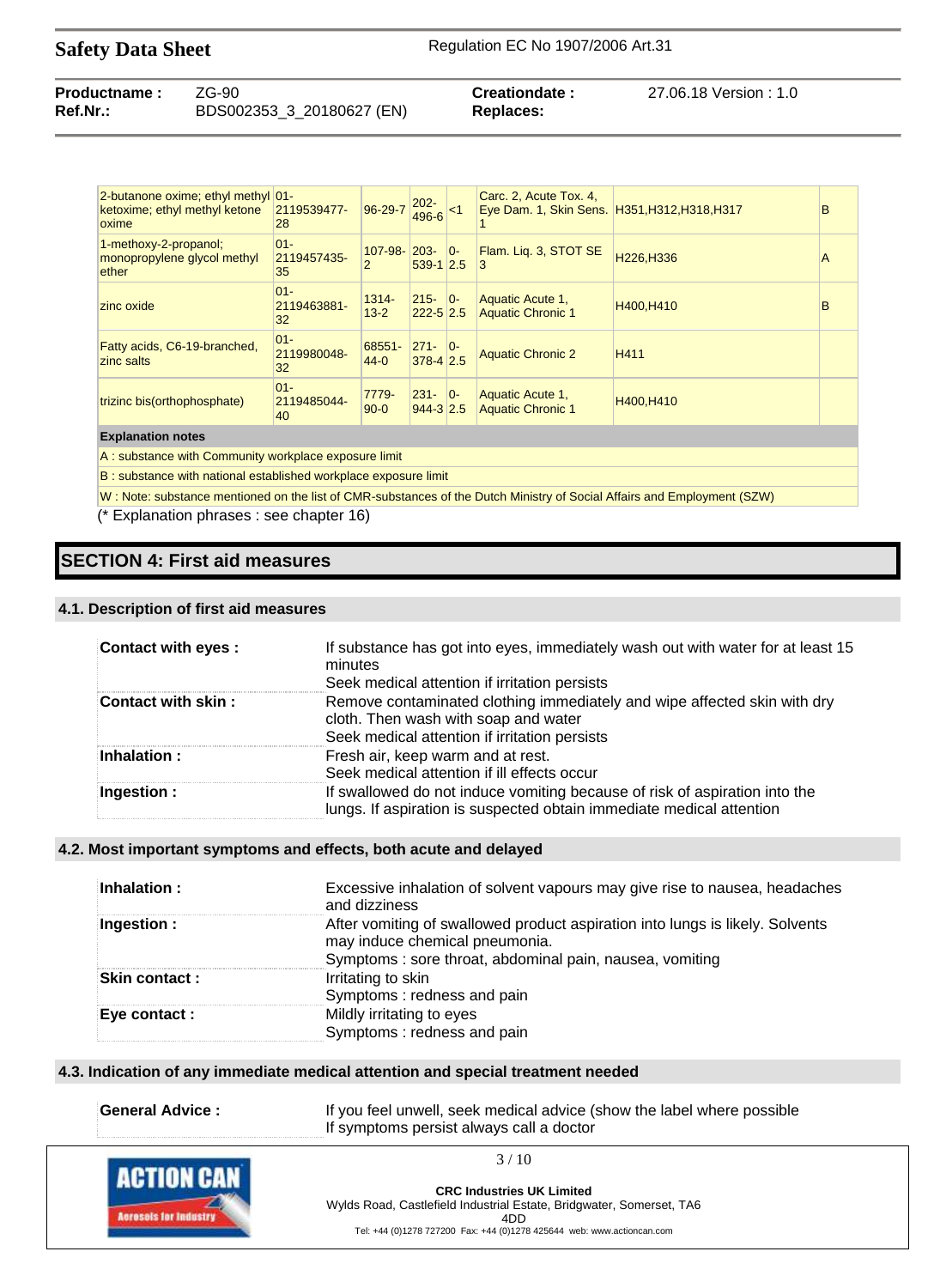| <b>Productname:</b> | ZG-90                     |
|---------------------|---------------------------|
| <b>Ref.Nr.:</b>     | BDS002353_3_20180627 (EN) |

 $Replaces:$ 

**Creationdate :** 27.06.18 Version : 1.0

# **SECTION 5: Firefighting measures**

#### **5.1. Extinguishing media**

foam, carbon dioxide or dry agent

#### **5.2. Special hazards arising from the substance or mixture**

May form explosive vapour/air mixtures Forms hazardous decomposition products CO,CO2

#### **5.3. Advice for firefighters**

Keep container(s) exposed to fire cool, by spraying with water In case of fire, do not breathe fumes

# **SECTION 6: Accidental release measures**

#### **6.1. Personal precautions, protective equipment and emergency procedures**

Shut off all ignition sources Ensure adequate ventilation Wear suitable protective clothing including eye/face protection.

#### **6.2. Environmental precautions**

Do not allow to enter public sewers and watercourses If polluted water reaches drainage systems or water courses, immediately inform appropriate authorities

#### **6.3. Methods and material for containment and cleaning up**

Absorb spillage in suitable inert material Place in appropriate container This material and/or its container must be disposed of as hazardous waste.

#### **6.4. Reference to other sections**

For further information see section 8

# **SECTION 7: Handling and storage**

# **7.1. Precautions for safe handling**

Keep away from heat and sources of ignition Take precautionary measures against static discharges



4 / 10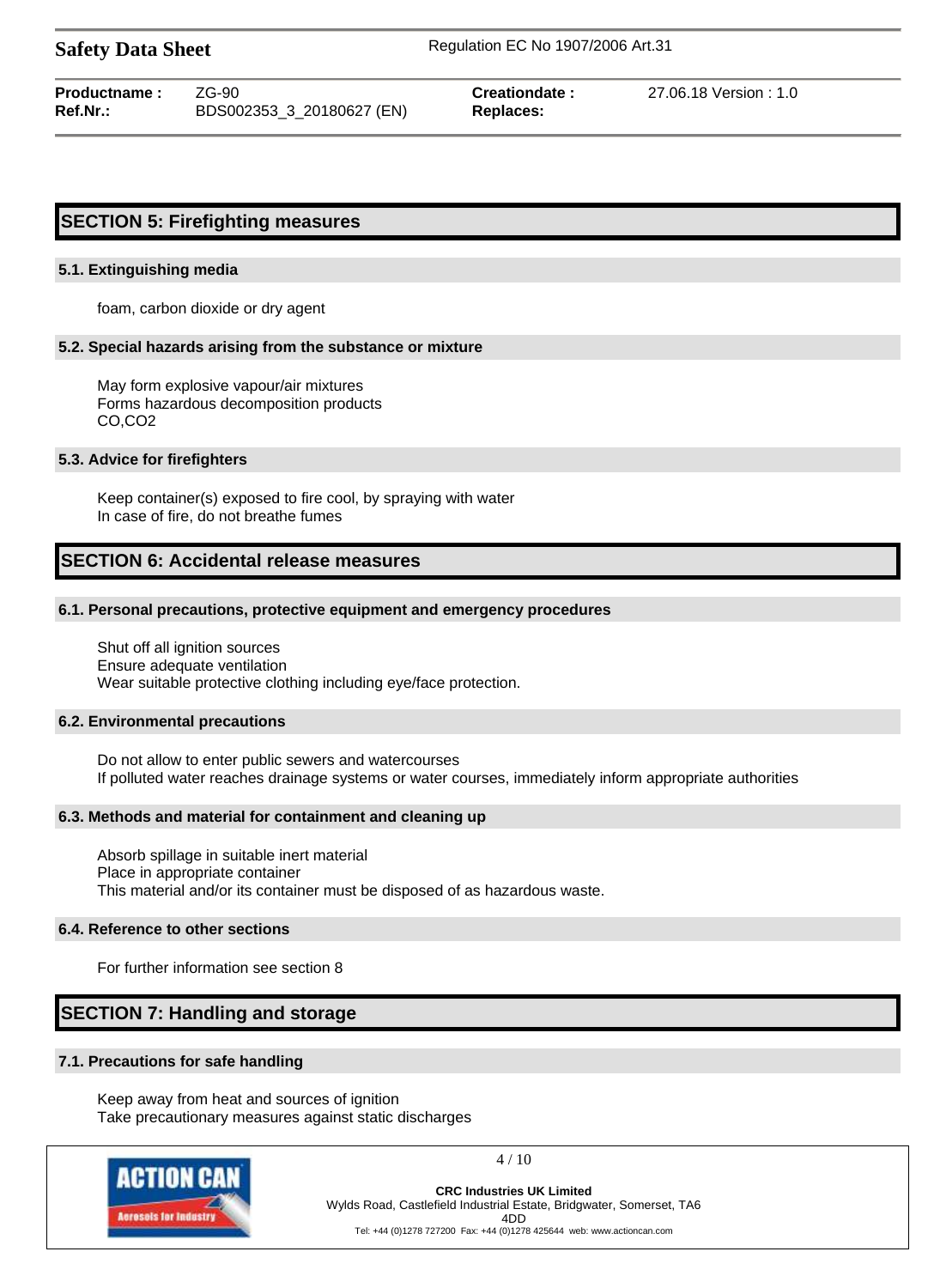| Productname: | $ZG-90$                   | Creationdate: | 27.06.18 Version: 1.0 |
|--------------|---------------------------|---------------|-----------------------|
| Ref.Nr.:     | BDS002353_3_20180627 (EN) | Replaces:     |                       |

Equipment should be earthed Use explosion-proof electrical/ventilating/lighting/.../equipment. Use only non-sparking tools. Do not breathe aerosols or vapours. Ensure adequate ventilation Avoid contact with skin and eyes. Wash thoroughly after use Wear protective gloves/protective clothing/eye protection/face protection.

#### **7.2. Conditions for safe storage, including any incompatibilities**

Keep container tightly closed, in a cool, well ventilated place. Keep out of reach of children.

#### **7.3. Specific end use(s)**

#### Paints

# **SECTION 8: Exposure controls/personal protection**

#### **8.1. Control parameters**

#### **Exposure limits :**

| <b>Hazardous ingredient</b>                             | CAS-nr.        | method      |                |
|---------------------------------------------------------|----------------|-------------|----------------|
| <b>EU established exposure limits:</b>                  |                |             |                |
| ethylbenzene                                            | $100 - 41 - 4$ | <b>TWA</b>  | $100$ ppm      |
|                                                         |                | <b>STEL</b> | $200$ ppm      |
| 1-methoxy-2-propanol; monopropylene glycol methyl ether | 107-98-2       | <b>TWA</b>  | $100$ ppm      |
|                                                         |                | <b>STEL</b> | $150$ ppm      |
| toluene                                                 | 108-88-3       | <b>TWA</b>  | 50 ppm         |
|                                                         |                | <b>STEL</b> | 100 ppm        |
| xylene                                                  | 1330-20-7      | <b>TWA</b>  | 50 ppm         |
|                                                         |                | <b>STEL</b> | $100$ ppm      |
| National established exposure limits, United Kingdom    |                |             |                |
| ethylbenzene                                            | $100 - 41 - 4$ | <b>TWA</b>  | $100$ ppm      |
|                                                         |                | <b>STEL</b> | $125$ ppm      |
| 1-methoxy-2-propanol; monopropylene glycol methyl ether | 107-98-2       | <b>TWA</b>  | $100$ ppm      |
|                                                         |                | <b>STEL</b> | $150$ ppm      |
| toluene                                                 | 108-88-3       | <b>TWA</b>  | 50 ppm         |
|                                                         |                | <b>STEL</b> | 100 ppm        |
| xylene                                                  | 1330-20-7      | <b>TWA</b>  | 50 ppm         |
|                                                         |                | <b>STEL</b> | <b>100 ppm</b> |

#### **8.2. Exposure controls**

**Control procedures :** Ensure adequate ventilation



**CRC Industries UK Limited** Wylds Road, Castlefield Industrial Estate, Bridgwater, Somerset, TA6 4DD Tel: +44 (0)1278 727200 Fax: +44 (0)1278 425644 web: www.actioncan.com

5 / 10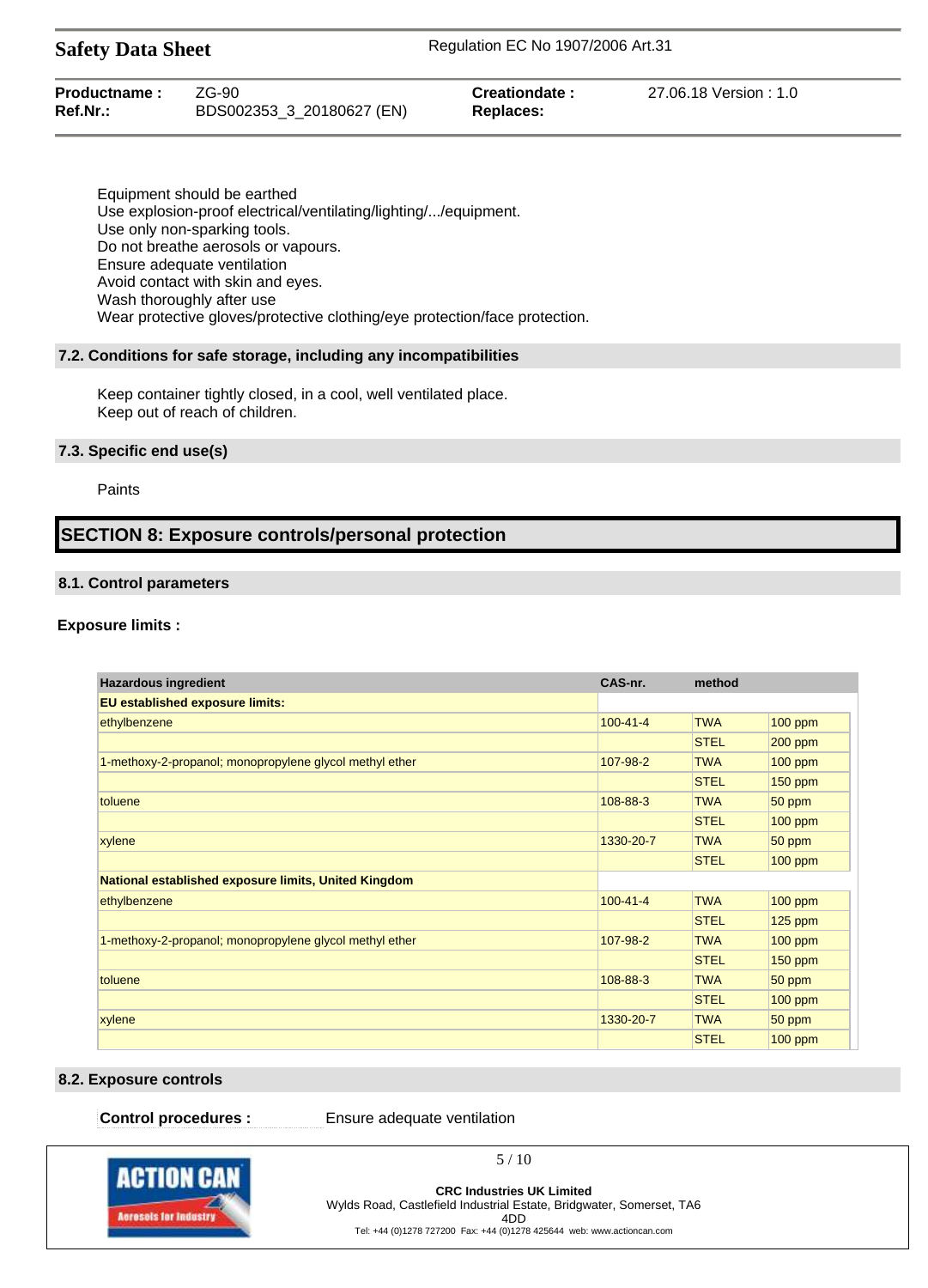| <b>Safety Data Sheet</b> |                           | Regulation EC No 1907/2006 Art.31 |                       |  |
|--------------------------|---------------------------|-----------------------------------|-----------------------|--|
| Productname:             | 7G-90.                    | Creationdate:                     | 27.06.18 Version: 1.0 |  |
| $Ref.Nr.$ :              | BDS002353_3_20180627 (EN) | <b>Replaces:</b>                  |                       |  |

|                                     | Keep away from heat and sources of ignition                                                                                                                                                                                                                                                                                                          |
|-------------------------------------|------------------------------------------------------------------------------------------------------------------------------------------------------------------------------------------------------------------------------------------------------------------------------------------------------------------------------------------------------|
|                                     | Take precautionary measures against static discharges                                                                                                                                                                                                                                                                                                |
| <b>Personal protection:</b>         | Take precautions to avoid contact with skin and eyes when handling the<br>product.                                                                                                                                                                                                                                                                   |
|                                     | It is good practice to wear gloves and to provide adequate ventilation<br>whenever using the product.                                                                                                                                                                                                                                                |
|                                     | In all cases handle and use the product in accordance with good industrial<br>hygiene practices.                                                                                                                                                                                                                                                     |
| $\,$ inhalation :                   | In case of insufficient ventilation, wear suitable respiratory equipment.                                                                                                                                                                                                                                                                            |
| recommended respiratory protection: | Air purifying respirator equiped with organic gas/vapor cartridge (type A)                                                                                                                                                                                                                                                                           |
| hands and skin:                     | When handling the product wear chemical-resistant gloves (standard EN 374).<br>Use a reusable glove with a minimum breakthrough time of 30 minutes. The<br>breakthrough time of the glove should be longer than the total duration of<br>product use. If work lasts longer than the breakthrough time, gloves should be<br>changed part-way through. |
| Recommended gloves:                 | <b>Nitrile</b>                                                                                                                                                                                                                                                                                                                                       |
| eves :                              | Wear safety eyewear according to EN 166.                                                                                                                                                                                                                                                                                                             |

# **SECTION 9: Physical and chemical properties**

# **9.1. Information on basic physical and chemical properties**

| Apperance : physical state :                | Viscous liquid.             |
|---------------------------------------------|-----------------------------|
| colour:                                     | Black.                      |
| odour:                                      | Characteristic odor.        |
| pH :                                        | Not applicable.             |
| Boiling point/range:                        | Not available.              |
| Flash point :                               | > 23 °C (Open Cup)          |
| <b>Explosion limits : upper limit : 8 %</b> |                             |
| lower limit:                                | 1 %                         |
| Vapour pressure :                           | Not available.              |
| <b>Relative density:</b>                    | 1.27 g/cm3 ( $@$ 20 $°C$ ). |
| Auto-ignition:                              | >200 °C                     |
| <b>Viscosity:</b>                           | 85 KU                       |

# **9.2. Other information**

# **SECTION 10: Stability and reactivity**

## **10.1. Reactivity**

No hazardous reactions known if used for its intended purpose

#### **10.2. Chemical stability**

Stable

# **10.3. Possibility of hazardous reactions**



 $6/10$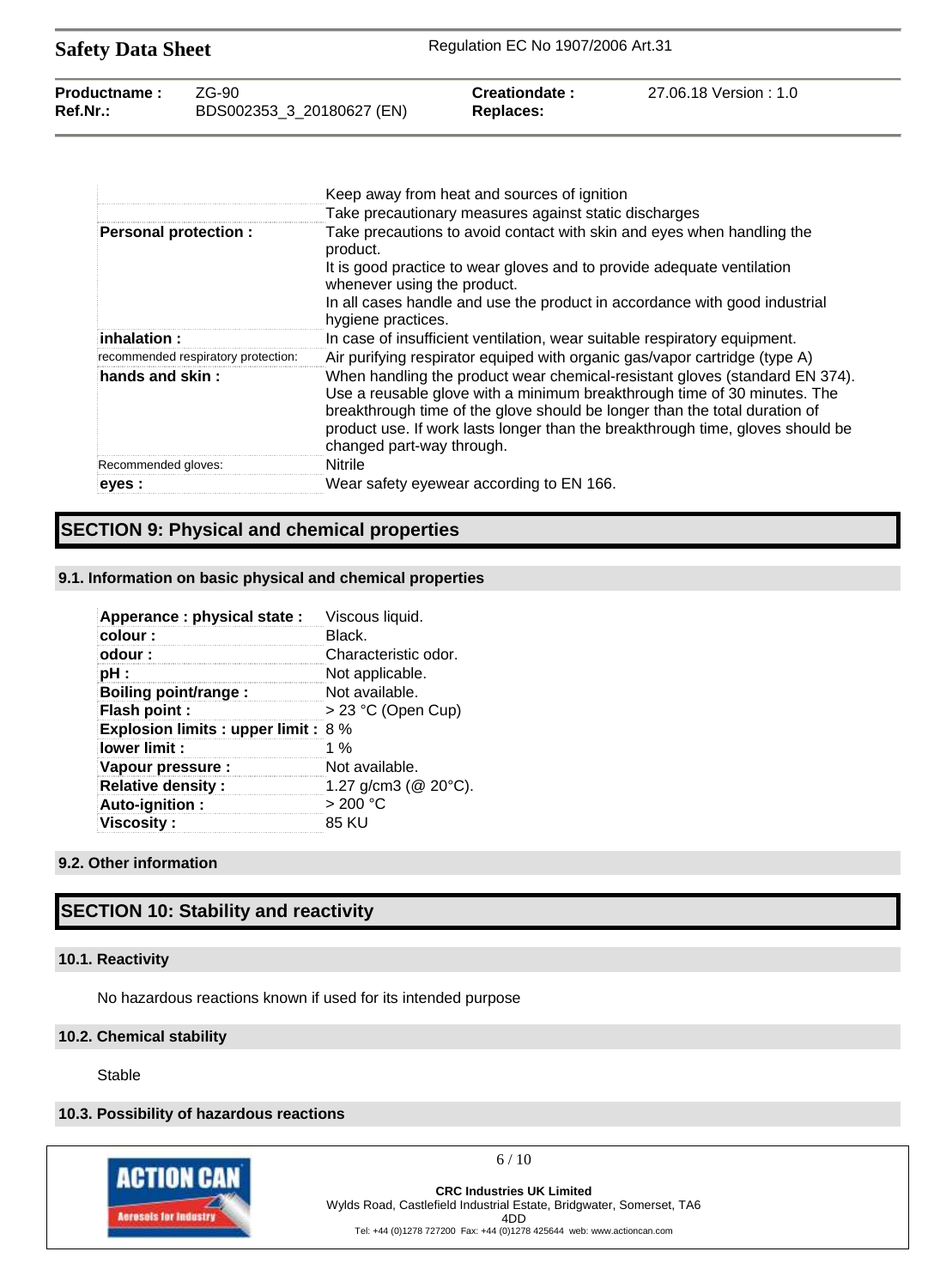| <b>Safety Data Sheet</b>    |                                     | Regulation EC No 1907/2006 Art.31 |                        |  |
|-----------------------------|-------------------------------------|-----------------------------------|------------------------|--|
| Productname:<br>$Ref.Nr.$ : | ZG-90.<br>BDS002353_3_20180627 (EN) | Creationdate:<br>Replaces:        | 27.06.18 Version : 1.0 |  |

No hazardous reactions known if used for its intended purpose

#### **10.4. Conditions to avoid**

Avoid overheating

# **10.5. Incompatible materials**

Strong oxidising agent

#### **10.6. Hazardous decomposition products**

CO,CO2

# **SECTION 11: Toxicological information**

# **11.1. Information on toxicological effects**

| acute toxicity:                       | based on available data the classification criteria are not met                                |
|---------------------------------------|------------------------------------------------------------------------------------------------|
| skin corrosion/irritation:            | Causes skin irritation.                                                                        |
|                                       | serious eye damage/irritation: based on available data the classification criteria are not met |
| respiratory or skin<br>sensitisation: | based on available data the classification criteria are not met                                |
| germ cell mutagenicity:               | based on available data the classification criteria are not met                                |
| carcinogenicity:                      | based on available data the classification criteria are not met                                |
| toxicity for reproduction:            | based on available data the classification criteria are not met                                |
| <b>STOT-single exposure:</b>          | based on available data the classification criteria are not met                                |
| <b>STOT repeated exposure:</b>        | based on available data the classification criteria are not met                                |
| aspiration hazard:                    | based on available data the classification criteria are not met                                |

#### **Information on likely routes of exposure:**

| Inhalation:          | Inhalation of solvent vapours may give rise to nausea, headaches and<br>dizziness                               |
|----------------------|-----------------------------------------------------------------------------------------------------------------|
| Ingestion:           | After vomiting of swallowed product aspiration into lungs is likely. Solvents<br>may induce chemical pneumonia. |
| <b>Skin contact:</b> | Irritating to skin                                                                                              |
| Eye contact :        | May cause irritation.                                                                                           |

#### **Toxicological data :**

| <b>Hazardous ingredient</b>                             | CAS-nr.  | method          |                        |
|---------------------------------------------------------|----------|-----------------|------------------------|
| 1-methoxy-2-propanol; monopropylene glycol methyl ether | 107-98-2 | LD50 oral rat   | $ 4016 \text{ mg/kg} $ |
|                                                         |          | LC50 inhal.rat  | $27596$ mg/l           |
|                                                         |          | LD50 derm.rabit | 2000 mg/kg             |
| toluene                                                 | 108-88-3 | LD50 oral rat   | $>$ 5000 mg/kg         |



**CRC Industries UK Limited** Wylds Road, Castlefield Industrial Estate, Bridgwater, Somerset, TA6 4DD Tel: +44 (0)1278 727200 Fax: +44 (0)1278 425644 web: www.actioncan.com

7 / 10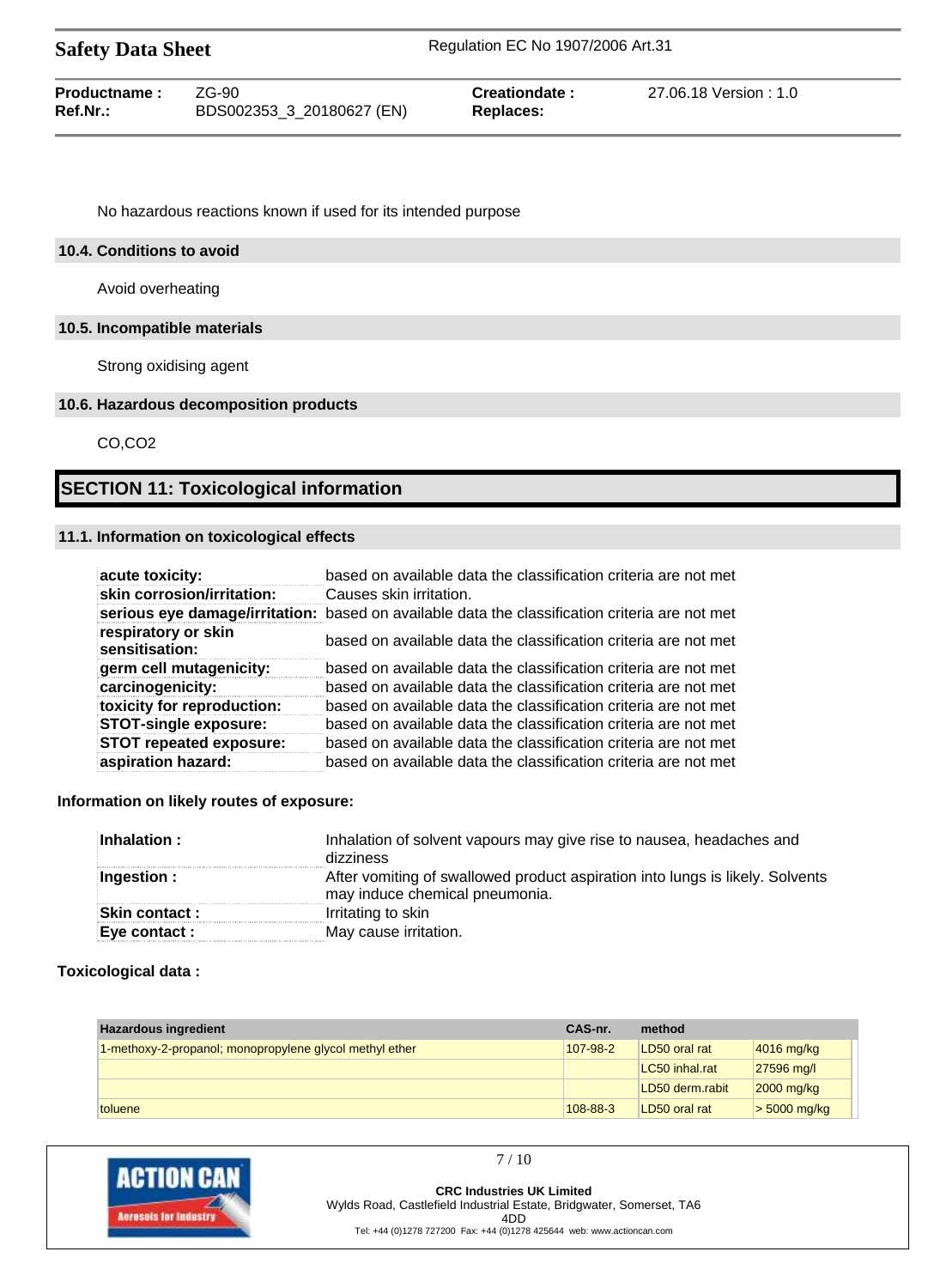| Productname: | ZG-90                     | Creationdate: | 27.06.18 Version : 1.0 |
|--------------|---------------------------|---------------|------------------------|
| Ref.Nr.:     | BDS002353 3 20180627 (EN) | Replaces:     |                        |

|                                                                    |               | LC50 inhal.rat  | $28.1 \text{ mq/l}$ |
|--------------------------------------------------------------------|---------------|-----------------|---------------------|
|                                                                    |               | LD50 derm.rabit | $>$ 5000 mg/kg      |
| zinc oxide                                                         | 1314-13-2     | LC50 inhal.rat  | $> 5.7$ mg/l        |
| 2-butanone oxime; ethyl methyl ketoxime; ethyl methyl ketone oxime | $96 - 29 - 7$ | LD50 oral rat   | $2326$ mg/kg        |
|                                                                    |               | LD50 derm.rabit | $1000$ mg/kg        |

# **SECTION 12: Ecological information**

## **12.1. Toxicity**

Hazardous to the aquatic environment, chronic category 3 Harmful to aquatic life with long lasting effects.

## **Ecotoxicological data:**

| <b>Hazardous ingredient</b>                                        | CAS-nr.   | method       |                    |
|--------------------------------------------------------------------|-----------|--------------|--------------------|
| 1-methoxy-2-propanol; monopropylene glycol methyl ether            | 107-98-2  | LC50 fish    | 6812 mg/l          |
|                                                                    |           | EC50 daphnia | 23300 mg/l         |
| toluene                                                            | 108-88-3  | IC50 algae   | $10 \text{ mg/l}$  |
|                                                                    |           | LC50 fish    | $5.5 \text{ mq}/I$ |
|                                                                    |           | EC50 daphnia | $3.78$ mg/l        |
| zinc oxide                                                         | 1314-13-2 | IC50 algae   | $ 0.136$ mg/l      |
|                                                                    |           | LC50 fish    | $0.169$ mg/l       |
|                                                                    |           | EC50 daphnia | $1.7$ mg/          |
| 2-butanone oxime; ethyl methyl ketoxime; ethyl methyl ketone oxime | 96-29-7   | IC50 algae   | $11.8$ mg/l        |
|                                                                    |           | LC50 fish    | $> 100$ mg/l       |
|                                                                    |           | EC50 daphnia | $201$ mg/l         |

## **12.2. Persistence and degradability**

No experimental data available

#### **12.3. Bioaccumulative potential**

No experimental data available

# **12.4. Mobility in soil**

Insoluble in water

## **12.5. Results of PBT and vPvB assessment**

No experimental data available

#### **12.6. Other adverse effects**

No experimental data available



8 / 10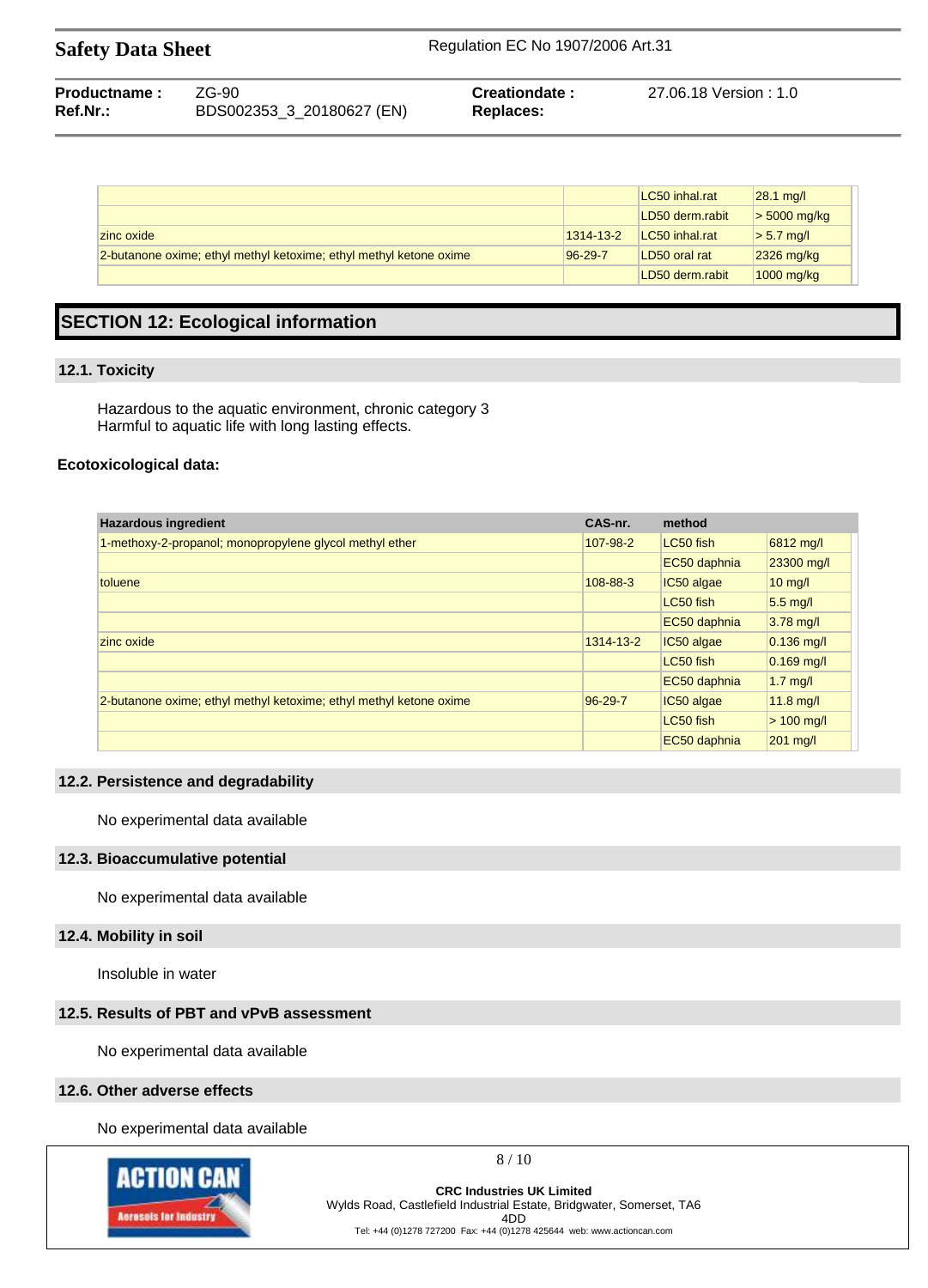06.18 Version : 1.0

# **SECTION 13: Disposal considerations**

# **13.1. Waste treatment methods**

| <b>Product:</b>              | This material and its container must be disposed of in a safe way.                                   |
|------------------------------|------------------------------------------------------------------------------------------------------|
|                              | Do not discharge into drains or the environment, dispose to an authorised<br>waste collection point. |
|                              |                                                                                                      |
| <b>National regulations:</b> | Disposal should be in accordance with local, state or national legislation                           |

# **SECTION 14: Transport information**

## **14.1. UN number**

UN-number : 1263

## **14.2. UN proper shipping name**

| Proper shipping name: | PAINT RELATED MATERIAL |
|-----------------------|------------------------|
|                       |                        |

## **14.3. Transport hazard class(es)**

Class: 3 ADR/RID - Classification code: F1

## **14.4. Packing group**

Packing group: III

## **14.5. Environmental hazards**

ADR/RID - Environmentally hazardous: No IMDG - Marine pollutant: No IATA/ICAO - Environmentally hazardous:<br>hazardous:

## **14.6. Special precautions for user**

| ADR/RID - Tunnelcode: | (D/E)    |
|-----------------------|----------|
| IMDG - Ems:           | F-E. S-E |

## **14.7. Transport in bulk according to Annex II of MARPOL and the IBC Code**

Not applicable.



9 / 10